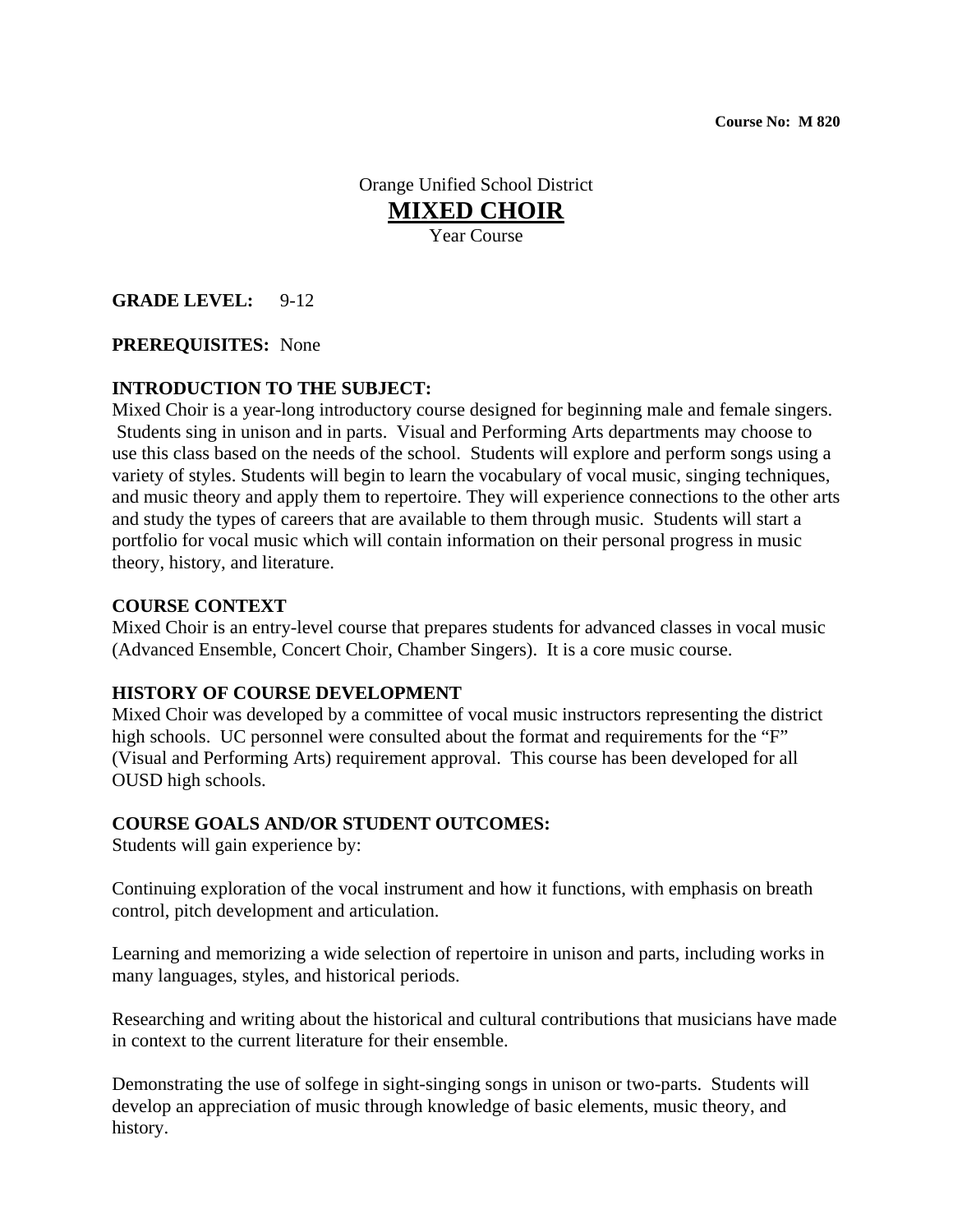Analyzing the musical works and performances of themselves and others and making aesthetic judgments based on their own experiences with music and knowledge of proper style and content of performance.

Performing in concerts and festivals that are scheduled for their ensemble and applying what they have learned about making music.

Developing a portfolio of vocal music.

# **COURSE OBJECTIVES:**

# **BY THE END OF THE COURSE THE STUDENT WILL BE ABLE TO:**

Meet the following Music Standards, Grades 9-12 Proficient from the Visual and Performing Arts Content Standards for California Public Schools, Kindergarten Through Grade Twelve:

## ARTISTIC PERCEPTION

*Processing, Analyzing, and Responding to Sensory Information Through the Language and Skills Unique to Music* (Standard 1.0, Grades 9-12 Proficient). *Students read, notate, listen to, analyze, and describe music and other aural information, using terminology of music.* 

Students will read a vocal score of up to four staves and explain how the elements of music are used.

Students will sight-read music accurately and expressively using solfege, or other approved sight-reading techniques.

Students will transcribe basic primer rhythmic and melodic dictation.

Students will analyze and describe musical elements and expressive devices used in a varied repertoire of music.

Students will identify and explain a variety of compositional devices and techniques used to provide unity, variety, tension, and release in aural examples.

Students will analyze musical scores from their varied repertoire for the use of form as it relates to genres, styles, and cultures.

## CREATIVE EXPRESSION

*Creating, Performing, and Participating in Music* (Standard 2.0, Grades 9-12 Proficient). *Students apply vocal music skills in performing a varied repertoire of music. They compose and arrange music and improvise melodies, variations, and accompaniments, using digital/electronic*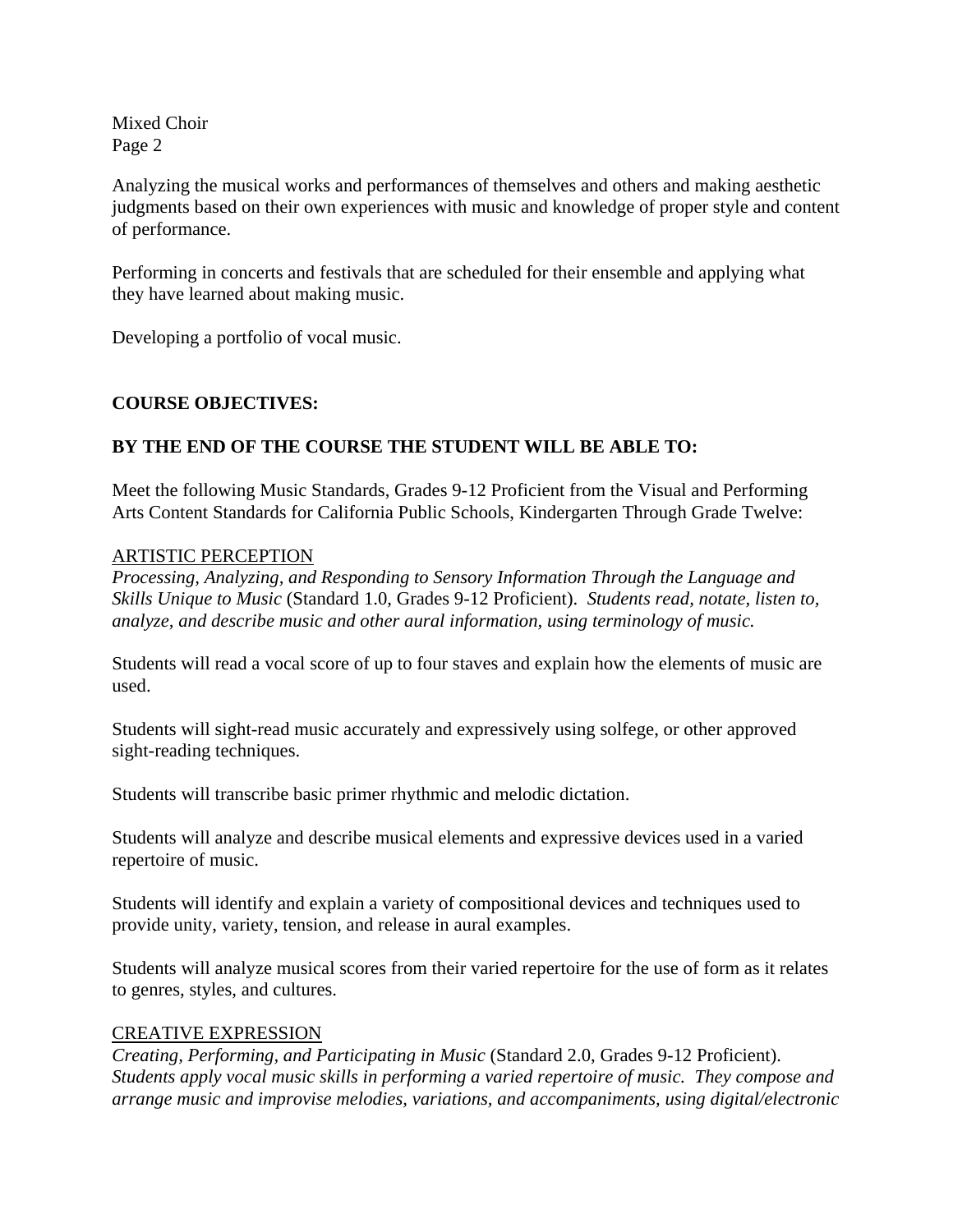*technology when appropriate.* 

Students will sing a repertoire of vocal literature from various genre, styles, and cultures with expression, technical accuracy, tone quality, vowel shape, and articulation in both large and small ensemble.

Students will sing music written in unison through four-parts without an accompaniment.

Students will sing in small ensembles with one or two on a part.

Students will improvise harmonic line over a given chord progression.

### HISTORICAL AND CULTURAL CONTEXT

*Understanding the Historical Contributions and Cultural Dimensions of Music* (Standard 3.0, Grades 9-12 Proficient). *Students analyze the role of music in past the present cultures throughout the world, noting cultural diversity as it relates to music, musicians, and composers.* 

Students will, using their current repertoire, identify a music genre of the United States, trace its evolution, and cite well-known musicians associated with it.

Students will select, using current repertoire, an era to describe the many functions that musicians played in that time. They will explain the types of activities and achievements that might have occurred.

Students will perform music from various cultures and time periods.

#### AESTHETIC VALUING

*Responding, Analyzing and Making Judgments About Works of Music* (Standard 4.0, Grades 9- 12 Proficient). *Students critically assess and derive meaning from the works of music and the performance of musicians in a cultural context according to the elements of music and aesthetic qualities.* 

Students will develop specific criteria for making informed critical evaluations of the quality and effectiveness of performances, compositions, arrangements, and improvisations.

Students will, using the evaluation criteria, evaluate their own performance and the performance of others' ensembles, both professional and amateur.

Students will describe the meanings of the musical works which they perform and how people from the culture respond to that specific work.

Students will describe the means used to create images and evoke feelings and emotions from the cultures represented in their repertoire.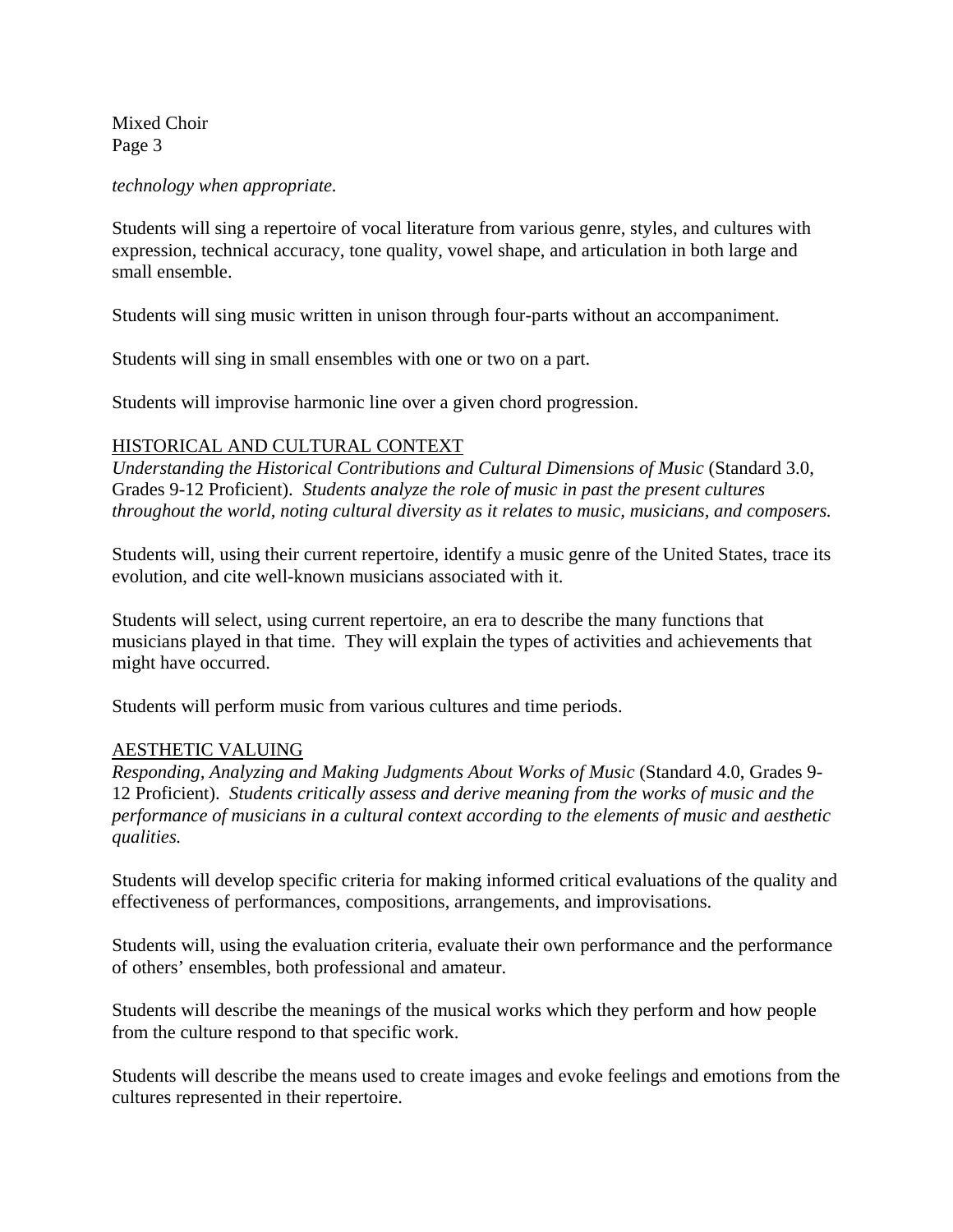## CONNECTION, RELATIONSHIPS, AND APPLICATIONS

*Connecting and Applying What is Learned in Music to Learning in Other Art Forms and Subject Areas and to Careers* (Standards 5.0, Grades 9-12 Proficient). *Students apply what they have learned in music across subject areas. They develop competencies and creative skills in problem solving, communication, and management of time and resources that contribute to lifelong learning and career skills. They learn about careers in and related to music.* 

Students will demonstrate an understanding of the different roles that musicians have in our culture, (i.e., soloist, band member, teacher, advertising, religious leader, arranger, composer, etc.).

Students will apply some aspect of their repertoire to any other class that is in their current schedule, (i.e., text of song for English, historical relationship for social studies).

Students will compile and present information on a career in the music field.

Students will develop and maintain a vocal music portfolio.

# **COURSE OVERVIEW AND APPROXIMATE UNIT TIME ALLOTMENTS:**

# **UNIT WEEKS** I. Basics of Vocalizing, Basic Music Theory and Portfolio Development A. The basics of sound production Weeks 1-4 1. Breathing: Concepts and exercises 2. Posture 3. Phonation B. Development of vocal music portfolio Week 5 1. Computer tutorials Ongoing 2. How to write a resume 3. Creation of portfolio, upkeep, and presentation C. Musical elements Week 1 1. Pitch Ongoing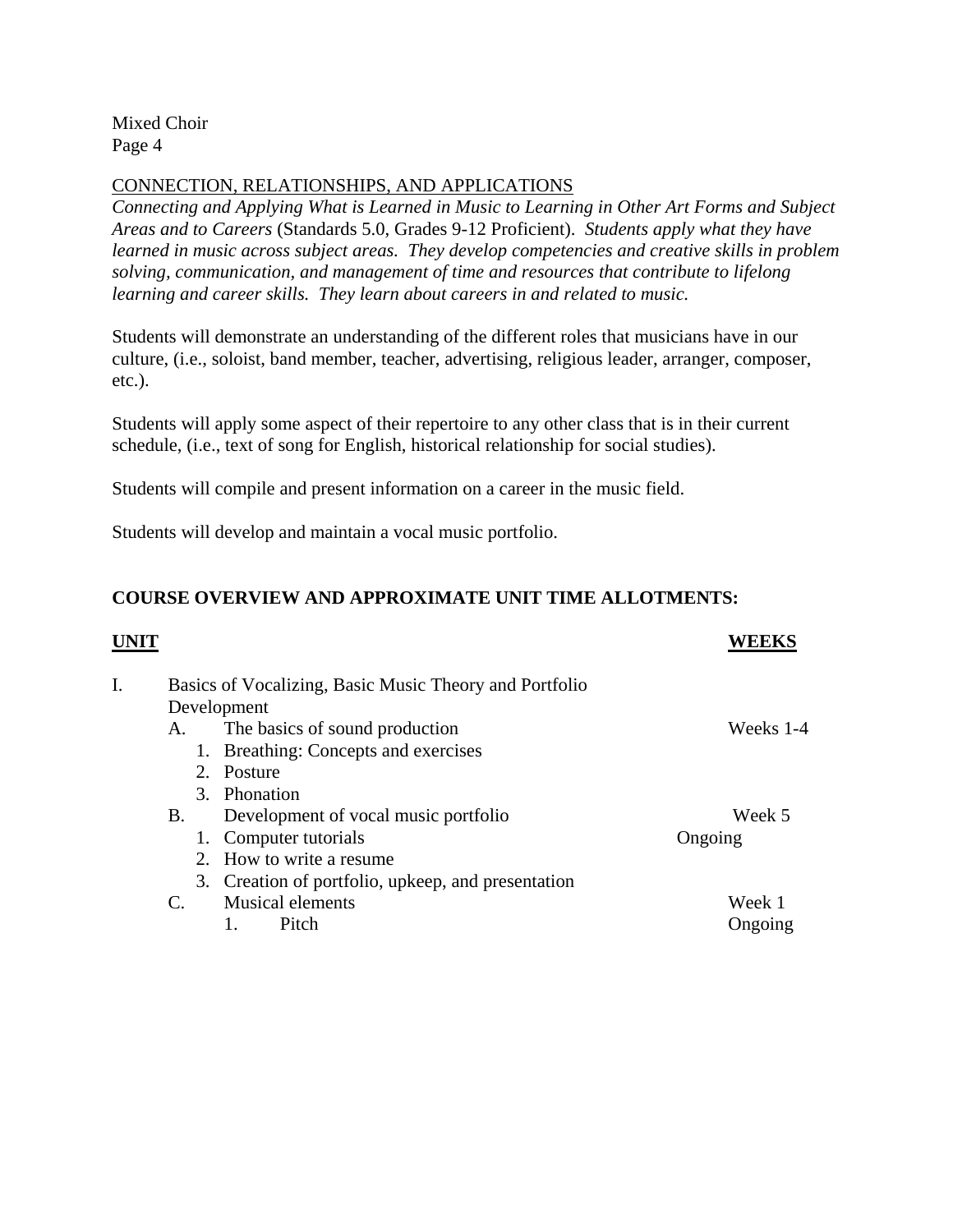|      |                                                              | WEEKS   |
|------|--------------------------------------------------------------|---------|
|      | 2.<br>Rhythm                                                 |         |
|      | 3.<br>Harmony                                                |         |
|      | 4.<br>Form                                                   |         |
|      | 5.<br>Texture                                                |         |
|      | Tempo and dynamics<br>6.                                     |         |
|      | 7.<br>Timbre                                                 |         |
|      | D.<br>Music notation                                         | Week 1  |
|      | Reading and writing<br>1.                                    | Ongoing |
|      | Transpositions<br>A.                                         |         |
|      | <b>B.</b><br>Multi-parts                                     |         |
|      | Ε.<br>Vocabulary/Terminology                                 | Week 1  |
|      | 1. Common                                                    | Ongoing |
|      | 2.<br>Uncommon                                               |         |
|      | F.<br>Creating                                               | Week 16 |
|      | 1.<br>Composition                                            | Ongoing |
|      | 2.<br>Improvisation                                          |         |
|      | G.<br>Listening                                              | Week 1  |
|      | 1.<br>Compare/contrast                                       | Ongoing |
|      | 2. Analyze                                                   |         |
| II.  | Historical and Multi-Cultural: Social and Historical         |         |
|      | <b>Influences of Selected Music</b>                          |         |
|      | Multi-cultural music contributions<br>A.                     | Week 21 |
|      | 1. Analyzing distinctive cultural musical                    | Ongoing |
|      | idioms                                                       |         |
|      | Personal heritage<br><b>B.</b>                               |         |
|      | Comparing individual heritages in music<br>1.                |         |
| III. | Performance                                                  |         |
|      | Selection of music<br>A.                                     | Week 1  |
|      | <b>B.</b><br>Rehearsal techniques                            | Ongoing |
|      | Set-up<br>Ī.                                                 |         |
|      | 2.<br>Warm-up                                                |         |
|      |                                                              |         |
|      |                                                              |         |
|      | Interpret and perform<br>3.                                  |         |
|      | 4. Closure and cleanup<br>$\mathbf{C}$ .                     | Week 5  |
|      | Evaluation of performance<br>Analyze group performance<br>1. | Ongoing |

# **TEXTS AND SUPPLEMENTAL MATERIALS**

Textbooks are adopted on a seven-year cycle that is scheduled for all subjects, including music. Vocal Music teachers in the district review all. Each instructor may then purchase octavo music